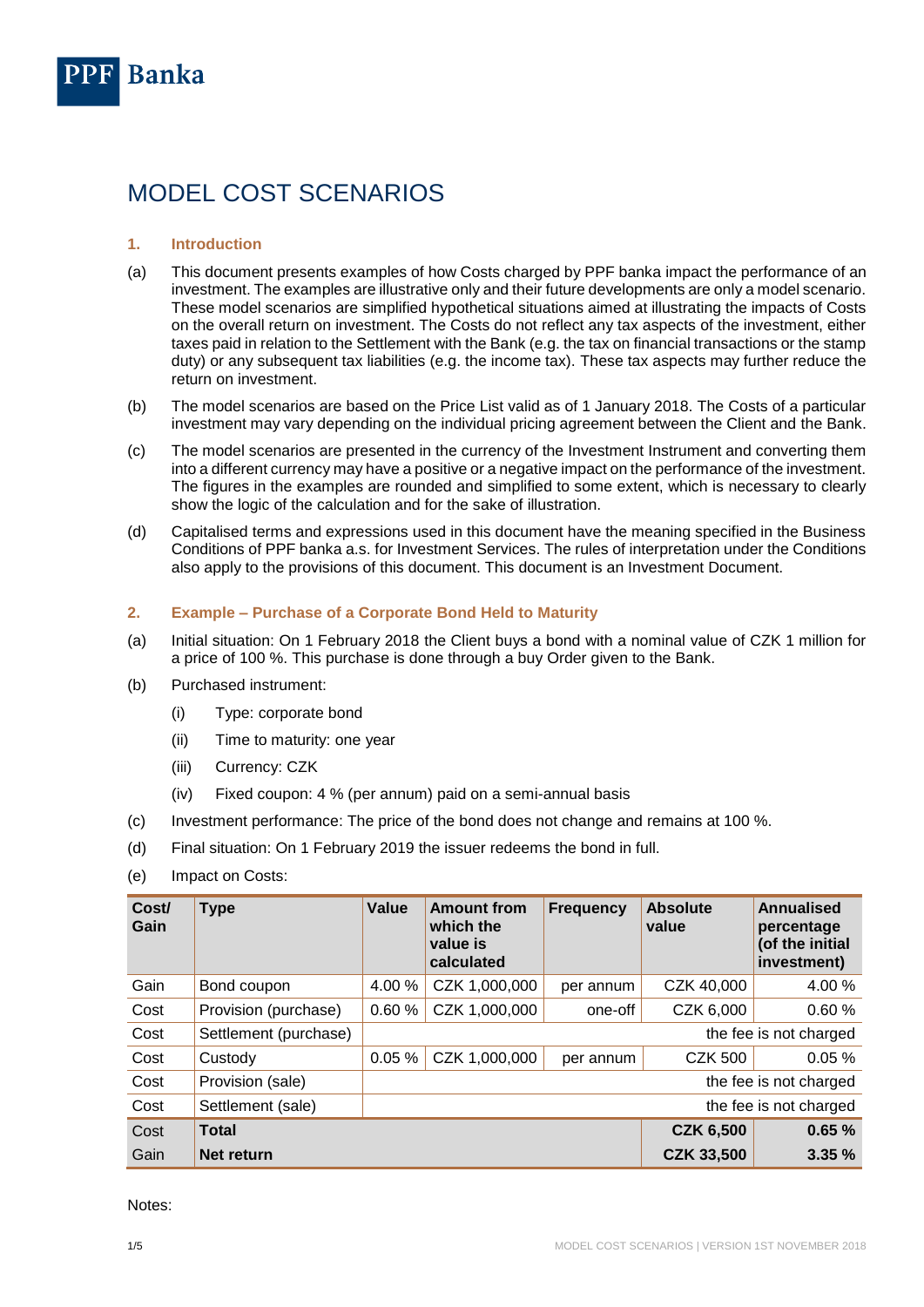(i) No costs on the sale (Provision of Transaction and Settlement) are charged, because the bond is repaid passively.

# **3. Example – Purchase of Stocks and Resale 6 Months Later**

- (a) Initial situation: On 1 February 2018 the Client buys 100 shares at USD 80 per share. This purchase is done through a buy Order given to the Bank.
- (b) Purchased instrument:
	- (i) Type: stock of an IT firm
	- (ii) Trading venue: NASDAQ (USA)
	- (iii) Currency: USD.
- (c) Investment performance: The price of the stock has not changed over the life of the investment. In the middle of the year the firm paid out dividends of USD 8 per share.
- (d) Final situation: On 1 August 2018 the Client is selling the entire stock position at USD 80 per share. The sale is done through a sell Order given to the Bank.
- (e) Impact on Costs:

| Cost/<br>Gain | <b>Type</b>           | Value                  | <b>Amount from</b><br>which the<br>value is<br>calculated | <b>Frequency</b> | <b>Absolute</b><br>value | Annualised<br>percentage<br>(of the initial<br>investment) |
|---------------|-----------------------|------------------------|-----------------------------------------------------------|------------------|--------------------------|------------------------------------------------------------|
| Gain          | <b>Dividends</b>      | USD <sub>8</sub>       | per share                                                 | one-off          | <b>USD 800</b>           | 20.00 %                                                    |
| Cost          | Provision (purchase)  | 0.60%                  | <b>USD 8 000</b>                                          | one-off          | <b>USD 48</b>            | 1.20 %                                                     |
| Cost          | Settlement (purchase) | the fee is not charged |                                                           |                  |                          |                                                            |
| Cost          | Custody               | 0.17%                  | <b>USD 8 000</b>                                          | per annum        | USD <sub>7</sub>         | 0.17%                                                      |
| Cost          | Provision (sale)      | 0.60%                  | <b>USD 8 000</b>                                          | one-off          | <b>USD 48</b>            | 1.20 %                                                     |
| Cost          | Settlement (sale)     |                        |                                                           |                  |                          | the fee is not charged                                     |
| Cost          | <b>Total</b>          |                        |                                                           |                  | <b>USD 103</b>           | 2.57%                                                      |
| Gain          | Net return            |                        |                                                           |                  | <b>USD 696</b>           | 17.43 %                                                    |

#### **4. Example – Purchase of an ETF and Resale of the Same Two Years Later**

- (a) Initial situation: A family member transfers (by a 'Custody Order') 1,000 ETF shares to a Client. The Settlement Order is both given and executed on the same date, 1 February 2018. On that date the market closing price is EUR 36 per share, which is also the transfer price.
- (b) Transferred instrument
	- (i) Type: ETF (exchange-traded fund)
	- (ii) Trading venue: Deutsche Börse Frankfurt (Germany)
	- (iii) International identification number (ISIN) starting with "DE".
- (c) Investment performance: On 1 February 2019 the ETF price rose to EUR 50 per share and remained at that level.
- (d) Final situation: On 1 February 2020, the Client is selling the entire ETF position at EUR 50 per share. This sale is done through a sell Order given to the Bank. The sale takes place at Deutsche Börse Frankfurt.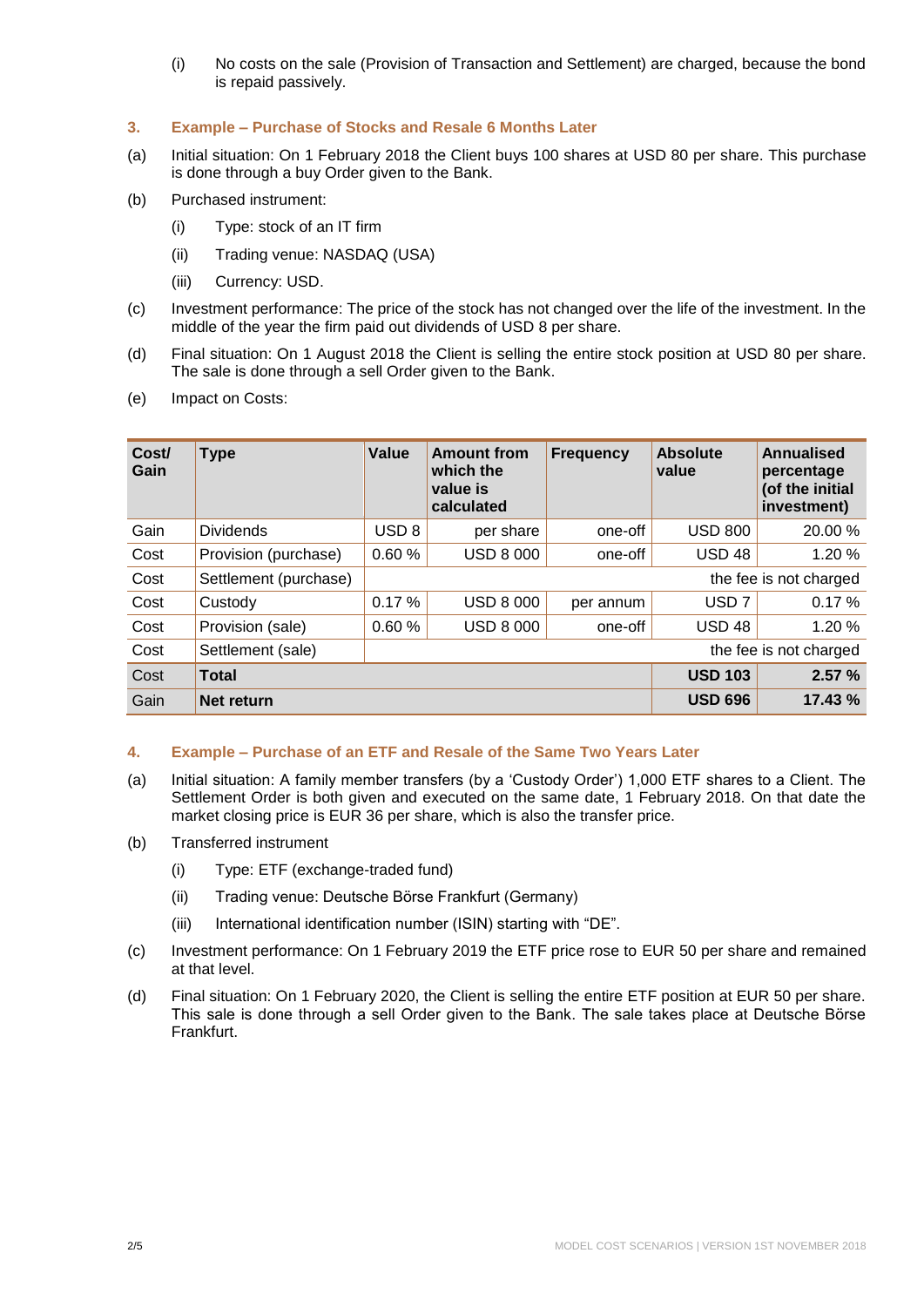## (e) Impact on Costs:

| Cost/<br>Gain | <b>Type</b>              | Value                  | <b>Amount from</b><br>which the<br>value is<br>calculated | <b>Frequency</b> | <b>Absolute</b><br>value | Annualised<br>percentage<br>(of the initial<br>investment) |  |
|---------------|--------------------------|------------------------|-----------------------------------------------------------|------------------|--------------------------|------------------------------------------------------------|--|
| Gain          | ETF price rise           | $EUR + 14$             | per ETF share                                             | one-off          | EUR 14,000               | 19.44 %                                                    |  |
| Cost          | Provision (purchase)     |                        | the fee is not charged                                    |                  |                          |                                                            |  |
| Cost          | Settlement<br>(purchase) | CZK 1,800              | regardless of<br>amount                                   | one-off          | <b>EUR 70</b>            | 0.10%                                                      |  |
| Cost          | Custody                  | 0.17%                  | see note (ii)                                             | per annum        | <b>EUR 146</b>           | 0.20%                                                      |  |
| Cost          | Provision (sale)         | 0.60%                  | EUR 50,000                                                | one-off          | <b>EUR 300</b>           | 0.42%                                                      |  |
| Cost          | Settlement (sale)        | the fee is not charged |                                                           |                  |                          |                                                            |  |
| Cost          | <b>Total</b>             |                        |                                                           |                  | <b>EUR 516</b>           | 0,72%                                                      |  |
| Gain          | Net return               |                        |                                                           |                  | <b>EUR 13,484</b>        | 18.73 %                                                    |  |

Notes:

- (i) In this scenario, the costs associated with the Settlement upon ETF acquisition are charged because the Bank does not provide the purchase of the ETF but only handles the Settlement.
- (ii) The Custody fees are computed on a daily basis from the current market value of asset in Custody as follows: from 1 February 2018 to 1 February 2019, the value of the asset is EUR 36,000 and from 1 February 2019 to 1 February 2020 the value is EUR 50,000.
- (iii) All Settlement Costs (charges) are charged in CZK regardless of the currency in which the Investment Instrument to be settled is denominated. For the sake of consistency the absolute value is converted to EUR.
- (iv) The calculation assumes a stable EUR/CZK exchange rate of 25.715.

### **5. Example – Stock purchase and consequent sale**

- (a) Initial situation: The total number of 10,000 pieces of non-exchange traded stocks are transferred (by a 'Custody Order') to a Client in an acquisition; each stock with nominal value of CZK 500. The Client submitted the Order with the Settlement date of 1 February 2018. The stocks are not traded, their market value is non-existent and so they are valued with their nominal value.
- (b) Transferred instrument:
	- (i) Type: stock (non-exchange traded)
	- (ii) Settlement venue: Central Securities Depository Prague (Czech Republic)
	- (iii) International identification number (ISIN) starting with "CZ".
- (c) Investment performance: The Client was approached by a different investment firm with their interest to buy the stocks. The Client agreed with the sale at the offered price of CZK 550 per stock.
- (d) Final situation: The Client submitted an Order for Settlement of all their stocks with the Settlement date of 10 June 2018 and the price of CZK 550 per stock.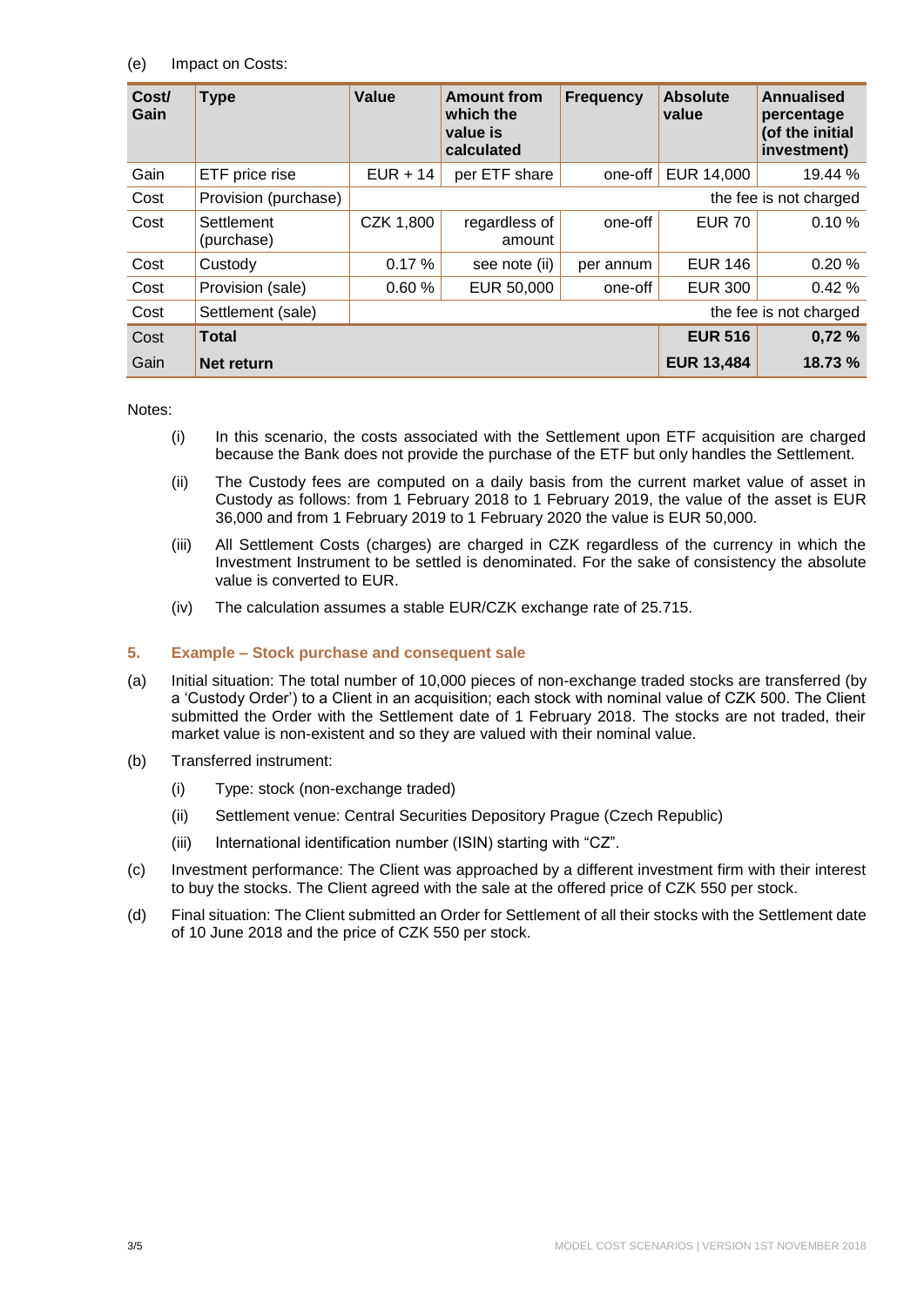## (e) Impact on Costs:

| Cost/<br>Gain | <b>Type</b>                                             | Value      | <b>Amount from</b><br>which the<br>value is<br>calculated | <b>Frequency</b> | <b>Absolute</b><br>value | Annualised<br>percentage<br>(of the initial<br>investment) |  |
|---------------|---------------------------------------------------------|------------|-----------------------------------------------------------|------------------|--------------------------|------------------------------------------------------------|--|
| Gain          | Purchase of stocks<br>by a different<br>investment firm | $+$ CZK 50 | per share                                                 | one-off          | CZK 500,000              | 27.91 %                                                    |  |
| Cost          | Provision (purchase)                                    |            | the fee is not charged                                    |                  |                          |                                                            |  |
| Cost          | Settlement<br>(purchase)                                | CZK 1,000  | regardless of<br>amount                                   | one-off          | CZK 1,000                | 0.06%                                                      |  |
| Cost          | Custody                                                 | 0.10%      | 5 000 000 CZK                                             | per annum        | CZK 1,792                | 0.04%                                                      |  |
| Cost          | Provision (sale)                                        |            | the fee is not charged                                    |                  |                          |                                                            |  |
| Cost          | Settlement (sale)                                       | CZK 1,000  | regardless of<br>amount                                   | one-off          | CZK 1,000                | 0.06%                                                      |  |
| Cost          | <b>Total</b>                                            |            |                                                           |                  | <b>CZK 3,792</b>         | 0.21%                                                      |  |
| Gain          | Net return                                              |            |                                                           |                  | <b>CZK 496,208</b>       | 27.70 %                                                    |  |

Notes:

- (i) The Settlement Costs for the stocks purchase and the consequent sale are paid by the Client, because the Bank provides only the Settlement but not the Provision of the stocks.
- (ii) The Custody fees are computed on a daily basis from the current market (or nominal, if market is not available) value of asset in Custody. So, from 1 February 2018 to 10 June 2018, the value of the asset is CZK 5,000,000.

# **6. Example – Entering into a 3-month Foreign Exchange Forward**

- (a) Initial situation: The Client is hedging an exchange rate risk by buying a EURCZK forward. On 1 February 2018 the Client enters into an FX Forward, under which he buys EUR 100,000 on 1 May 2018 and sells CZK at a forward rate of 25.80.
- (b) Investment performance: The spot and forward exchange rates fluctuate during the course of the hedge period. Final situation: the forward contract is settled on 1 May 2018; the Client receives EUR 100,000 and pays CZK 2,580,000. On that date, the spot EUR/CZK exchange rate is 26.00.
- (c) Impact on Costs: